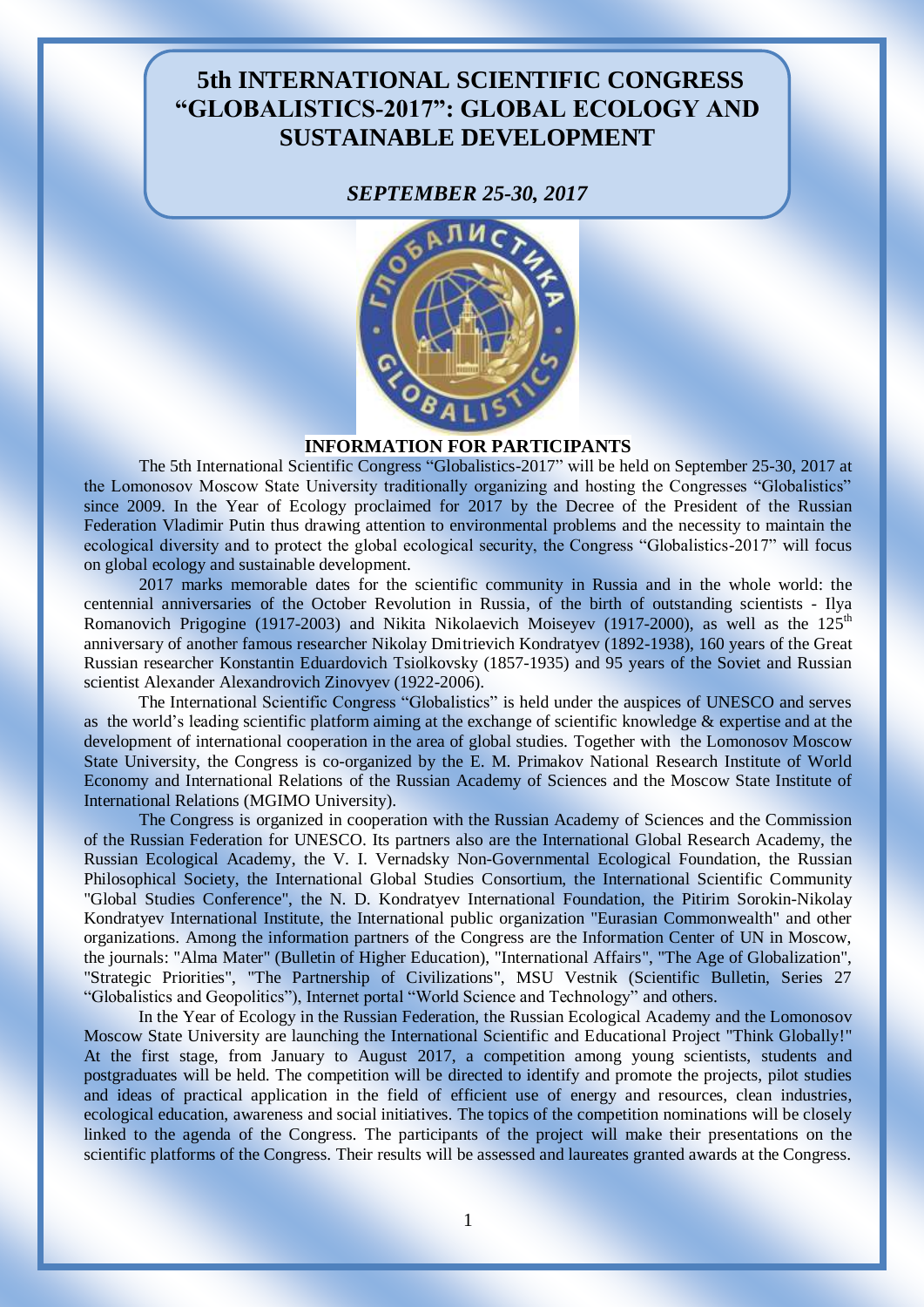#### **Co-Chairpersons of the Congress Program Committee:**

**Academician V. A. Sadovnichy – Rector of the Lomonosov Moscow State University Academician A. A. Dynkin - President of the Primakov National Research Institute IMEMO Academician A. V. Torkunov – Rector of the Moscow State Institute of International Relations** 



### **SECTIONS OF CONGRESS:**

- **I. Global ecology**
- **II. Sustainable development**
- **III. Global diplomacy and international relations**
- **IV. Modeling and forecasting of global development**
- **V. Global management and security**
- **VI. Theoretical global studies**
- **VII. Globalization and education**

**In the framework of the Congress there will be held:**

**Symposium "Mega-History and Global Evolution"** 

**XII Civilization Forum "The Strategy of the Formation of the Sustainable Multipolar World Order Based on the Partnership of Civilizations"**

**Summing up of the results of the Contest "Think Globally!" and the ceremony of awarding its laureates**

**X International Conference "N. D. Kondratyev's Scientific Heritage and Contemporaneity" and XXV Kondratyev Conference**

**On the XXV Kondratyev Conference will be nominated the winners of the gold, silver and bronze Kondratyev medals "For Contribution in Development of Social Sciences" and commemorative medal for young scholars.**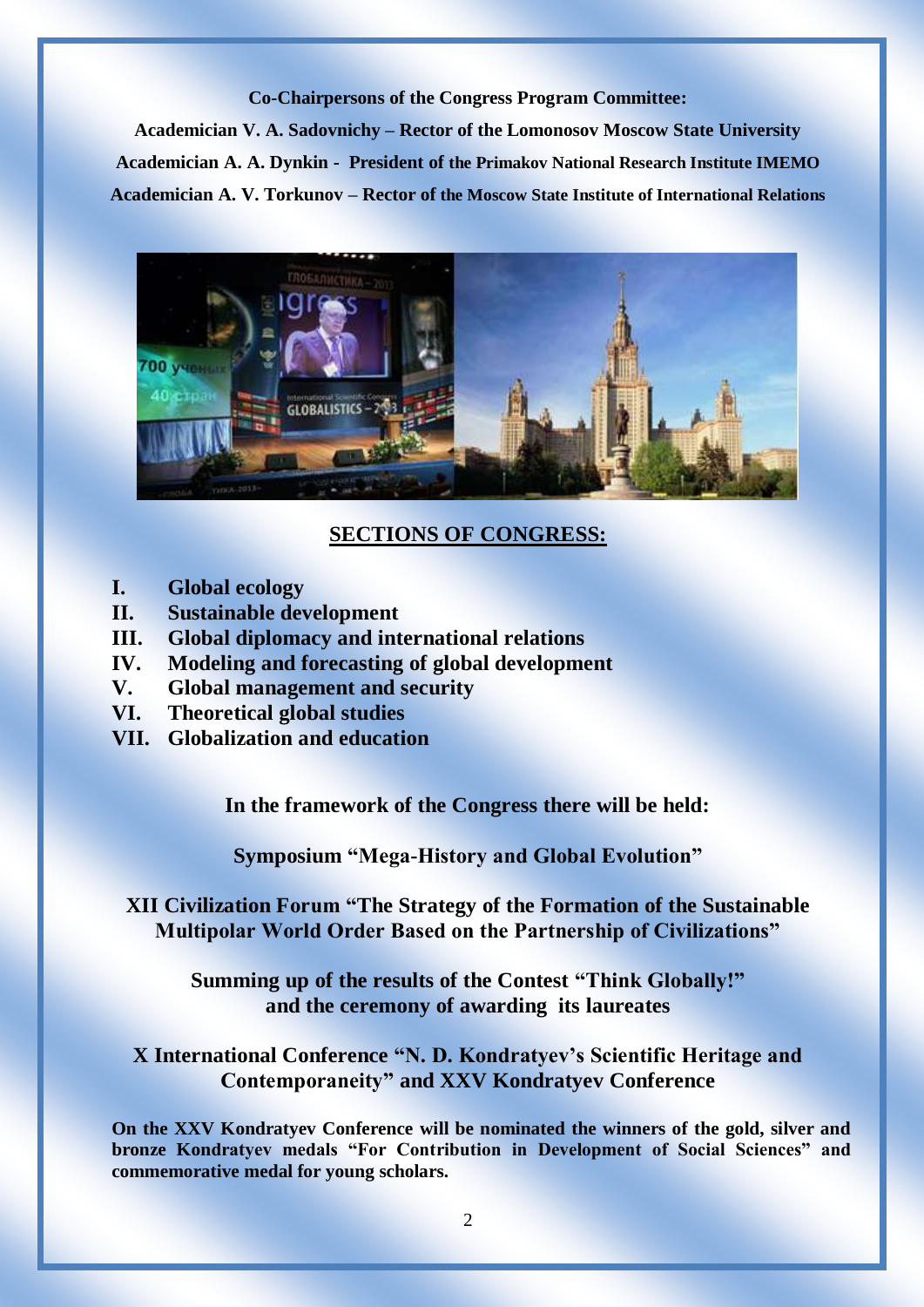# **MEMORABLE EVENTS FORMING THE SCIENTIFIC CONGRESS AGENDA**

 $2017$  marks the  $100<sup>th</sup>$  anniversary of the birth of the outstanding mathematician of the Russian origin **Ilya Romanovich Prigogine** (1917-2003). His name was given to the Institute of Complex Systems Mathematical Research (IMISS) of the Lomonosov Moscow State University. The research conducted at the IMISS focuses on the spectral theory of operators and its application in dynamic systems. The areas of research include development of mathematical apparatus for description of complex processes in biology and medicine; creation of effective technologies for recognition of images and processes in the management of nonlinear dynamic systems; cross-disciplinary forecasts of development for Russia and other countries.





 $2017$  also marks the  $100<sup>th</sup>$  anniversary of the birth of the prominent Soviet and Russian scientist in the field of general mechanics and applied mathematics, alumnus and professor of the Lomonosov Moscow State University - **Nikita Nikolaevich Moiseyev** (1917-2000). His field of study included applied mathematics; computer numerical methods in the field of theory and methods of calculation for management systems and trajectories of space objects, theory of optimal control, modeling of the global phenomena of dynamics of the biosphere and its stability in case of anthropogenic impacts (in particular, models of "nuclear winter"); global ecology and global evolutionism.

2017 is as well the year of the  $125<sup>th</sup>$  anniversary of the birth of the outstanding representative of the Russian school of economic thought at the end of  $19<sup>th</sup>$  and early  $20<sup>th</sup>$  centuries, the world famous, great Russian scientist **Nikolay Dmitriyevich Kondratyev** (1892- 1938). His scientific works reflected the results of researches in the following areas: laws and regularities of statistics, cyclic dynamics and socio-genetics; study of "big economic cycles", or long waves in business environment (subsequently, called "Kondratyev cycles"); theory of anticipation (forecasting), issues of economic planning; economic environment, agrarian problems, history of social development doctrines; general systems theory and sociology.

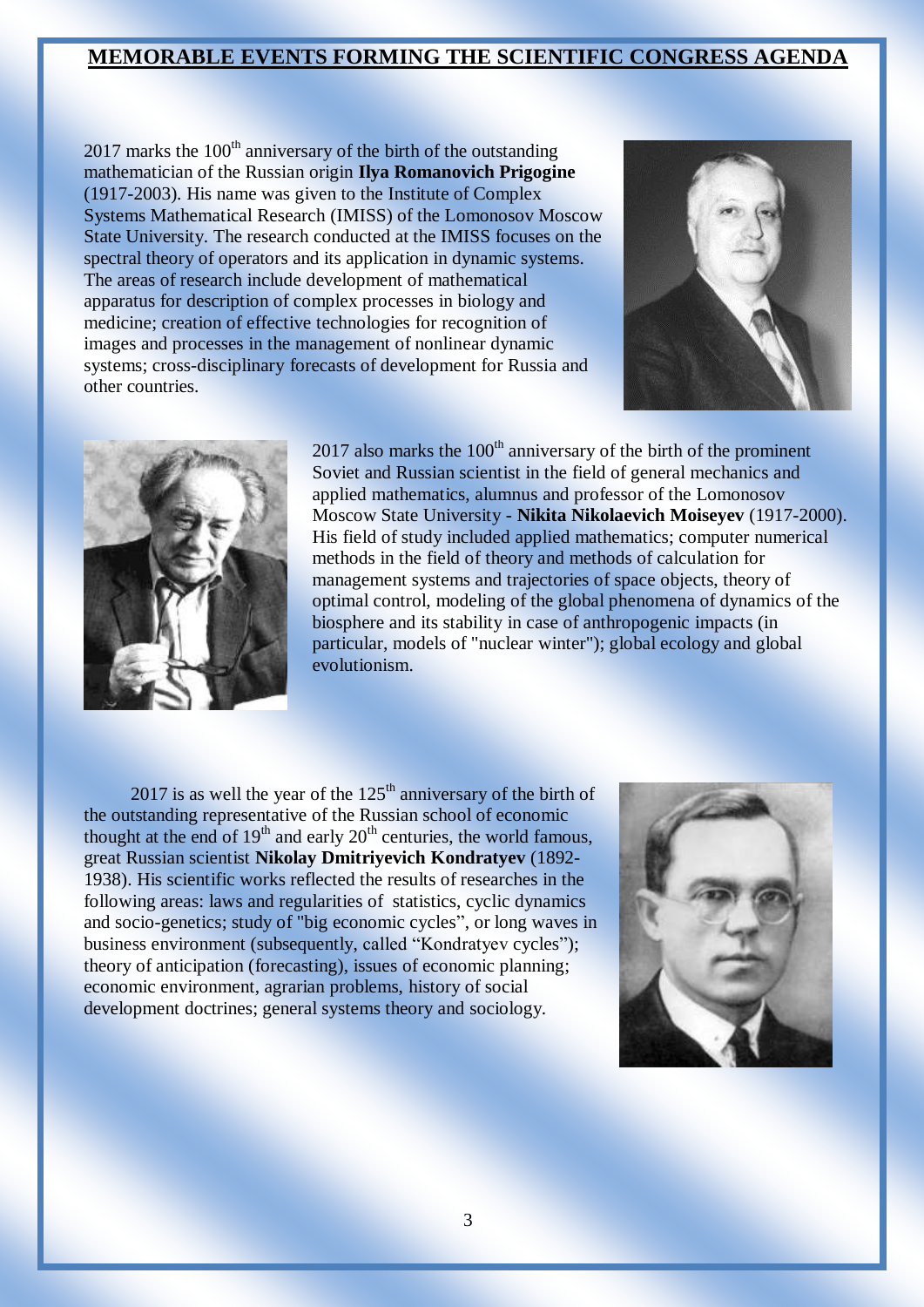

This year we are celebrating the 95th anniversary of the birth of **Alexander Alexandrovich Zinovyev** (1922-2006), graduate and professor of the Lomonosov Moscow State University. The sphere of his scientific interests were multi-valued and non-classical logics, logical physics and the analysis of the language and sociology, studies of the social structures and processes, of problem of globalization. In his works he analyzed various aspects of the economic globalization. He is well known as the novelist and as a founder of a new genre – sociological novel.

2017 marks 160 years since the birth of the eminent Russian scientist and thinker **Konstantin Eduardovich Tsiolkovsky** (1857-1935), a representative of the Russian cosmism and founder of Russian cosmonautics, talented inventor and engineer, the author of more than 600 scientific works. He elaborated problems of aeronautics and cosmonautics and proved the necessity of the creation of the orbital stations and outer space exploration. He performed the calculation of the all-metal airship and aircraft, analyzed the structure of living organisms depending on their size and gravity. He developed the first aerodynamics laboratory in Russia and built the first Russian wind tunnel.



These remarkable researchers came to an extremely important conclusion that remains relevant today: the prospects for solution of global issues, finding a model of sustainable development, ability to live in harmony with nature – they all considerably depend not only on the collective consciousness of society, but also on the self-consciousness of each individual taken separately. A key to success here is to form a world outlook concept founded on achievements of globalistics as an interdisciplinary sphere of scientific knowledge. Ability to predict results of the acts, eminence of internal culture, selfperception as a part of fragile global system – all these are important qualities which humans must acquire in their efforts to create a progressive society.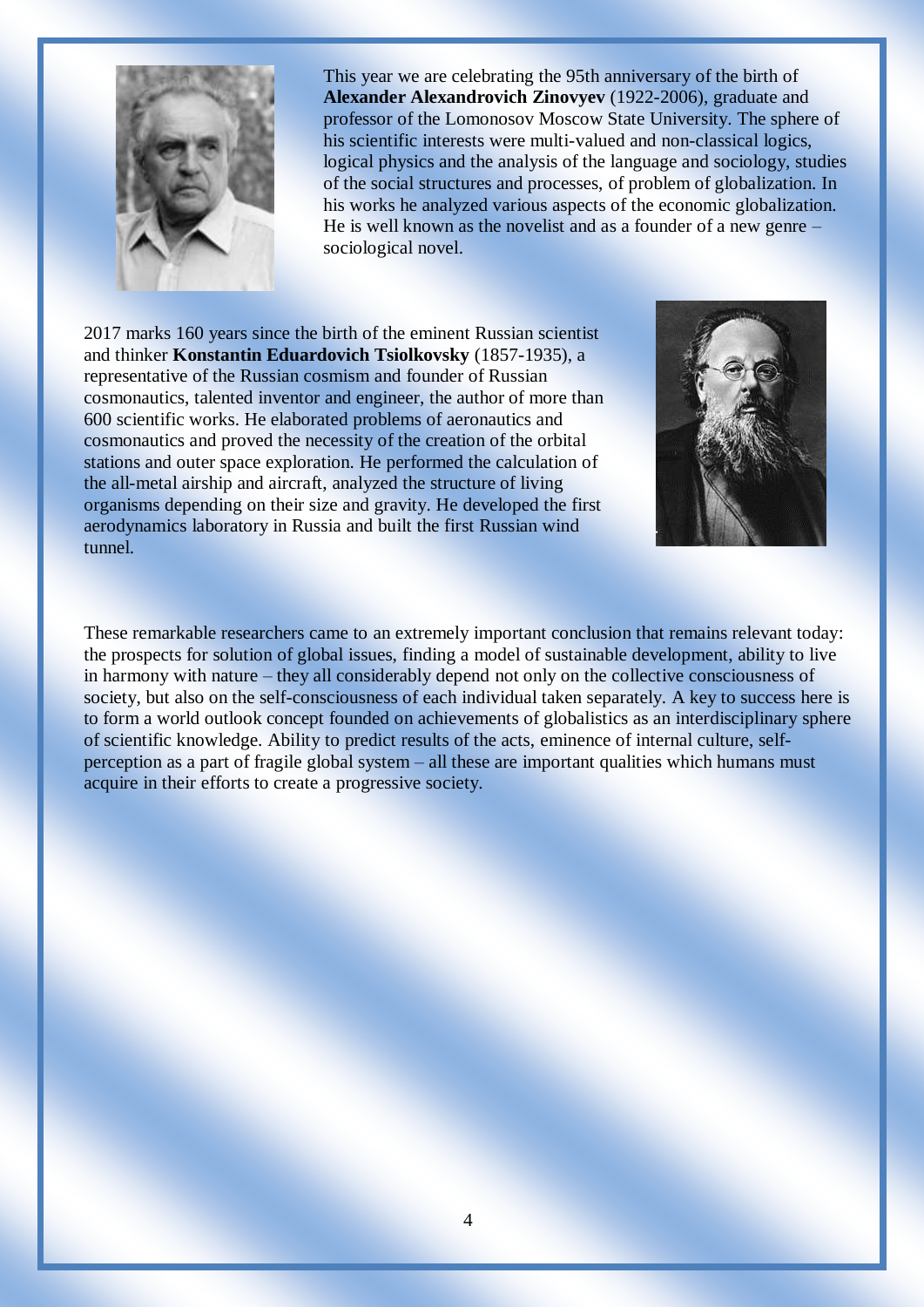# *DRAFT PROGRAM OF THEINTERNATIONAL SCIENTIFIC CONGRESS "GLOBALISTICS-2017" ON: GLOBAL ECOLOGY AND SUSTAINABLE DEVELOPMENT September 25-30, 2017 Lomonosov Moscow State University*

*September 24- 25*

*Arrival and accommodation of participants*

*September 25*

| 16.00-17.00 | Registration                           | Foyer, Plenary Hall, Intellectual Center |
|-------------|----------------------------------------|------------------------------------------|
|             |                                        | and Fundamental Library (ICFL) of        |
|             |                                        | <b>State</b><br>the Lomonosov Moscow     |
|             |                                        | University, ground floor.                |
| 17.00-20.00 | Solemn Opening Session of the Congress | Plenary Hall ICFL, ground floor          |

#### *September 26*

| 10.00-13.00 | <b>Plenary Session of the Congress</b> | Plenary Hall ICFL, ground floor. |
|-------------|----------------------------------------|----------------------------------|
| 13.00-14.00 | Lunch                                  |                                  |
| 14.00-15.30 | Congress' Panels                       | Transformable Hall ICFL, ground  |
|             |                                        | floor and other auditoria.       |
| 15.30-16.00 | Coffee-break                           |                                  |
| 16.00-18.00 | Congress' Panels                       | Transformable Hall ICFL, ground  |
|             |                                        | floor and other auditoria.       |

#### *September 27*

| 10.00-13.00 | <b>Plenary Session of the Congress</b> | Transformable Hall ICFL, ground    |
|-------------|----------------------------------------|------------------------------------|
|             |                                        | floor and other auditoria.         |
| 13.00-14.00 | Lunch                                  |                                    |
| 14.00-15.30 | Congress' Panels                       | Transformable Hall ICFL,<br>ground |
|             |                                        | floor and other auditoria.         |
| 15.30-16.00 | Coffee-break                           |                                    |
| 16.00-18.00 | Congress' Panels                       | Transformable Hall ICFL, ground    |
|             |                                        | floor and other auditoria.         |

#### *September 28*

| 12.00-14.00 | Organisational arangements             | Transformable Hall ICFL, ground<br>floor.                              |
|-------------|----------------------------------------|------------------------------------------------------------------------|
| 14.00-15.00 | Lunch                                  |                                                                        |
| 16.00-19.00 | Solemn Closing Session of the Congress | MSU Cultural Center Concert Hall,<br>Historical Building, ground floor |

*September 29* Excursion program for participants from other cities and countries

> *September 30 Departure of participants*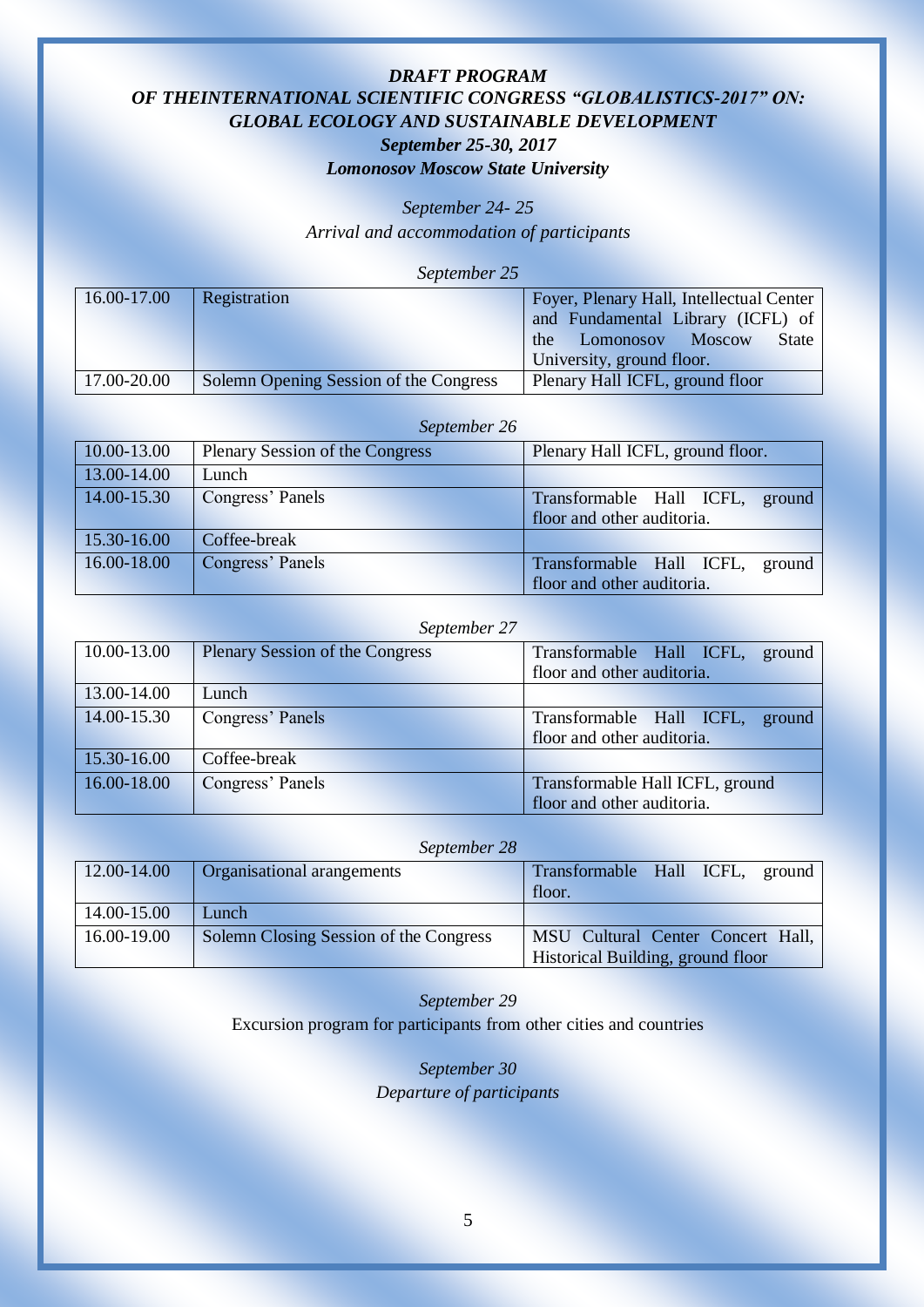# **GUIDELINES FOR PARTICIPATION AND ABSTRACT SUBMISSION**

- 1. Russian and foreign scientists, scholars, researchers, teachers, undergraduate and postgraduate students whose area of scientific interests involves the research of global problems, including global ecology and sustainable development, are invited to participate in the Congress.
- 2. The participation in the Congress is free of charge and does not require any participation fee.
- 3. Participants submit their applications and abstracts by the form approved by the Organizing committee on the [http://lomonosov-msu.ru/eng/event/4050/,](http://lomonosov-msu.ru/eng/event/4050/) or to the Organizing Committee on: [congress2017@fgp.msu.ru](mailto:congress2017@fgp.msu.ru)
- 4. All abstracts will be published in the electronic book and will be placed in the Scientific Electronic Library eLIBRARY and Russian Science Citation Index database.

# **Contact Details of the Organizing Committee:**

## **Mailing Address:**

Faculty of GlobalProcesses of the Lomonosov Moscow State University, 1<sup>st</sup> Humanitarian Faculties Building, office 1163, Lomonosov Moscow State University, Leninskie Gory, 1, S Building 51, 119991, GSP-1, Moscow, Russia

**Phone:** +7 (495) 939-47-13, +7 (495) 939-41-81, **Phone/Fax:** +7 (495) 939-43-23 **E-mail**: [congress2017@fgp.msu.ru](mailto:congress2017@fgp.msu.ru) **Web-site**: [http://www.fgp.msu.ru,](http://www.fgp.msu.ru/) [http://globalstudies.top](http://globalstudies.top/)

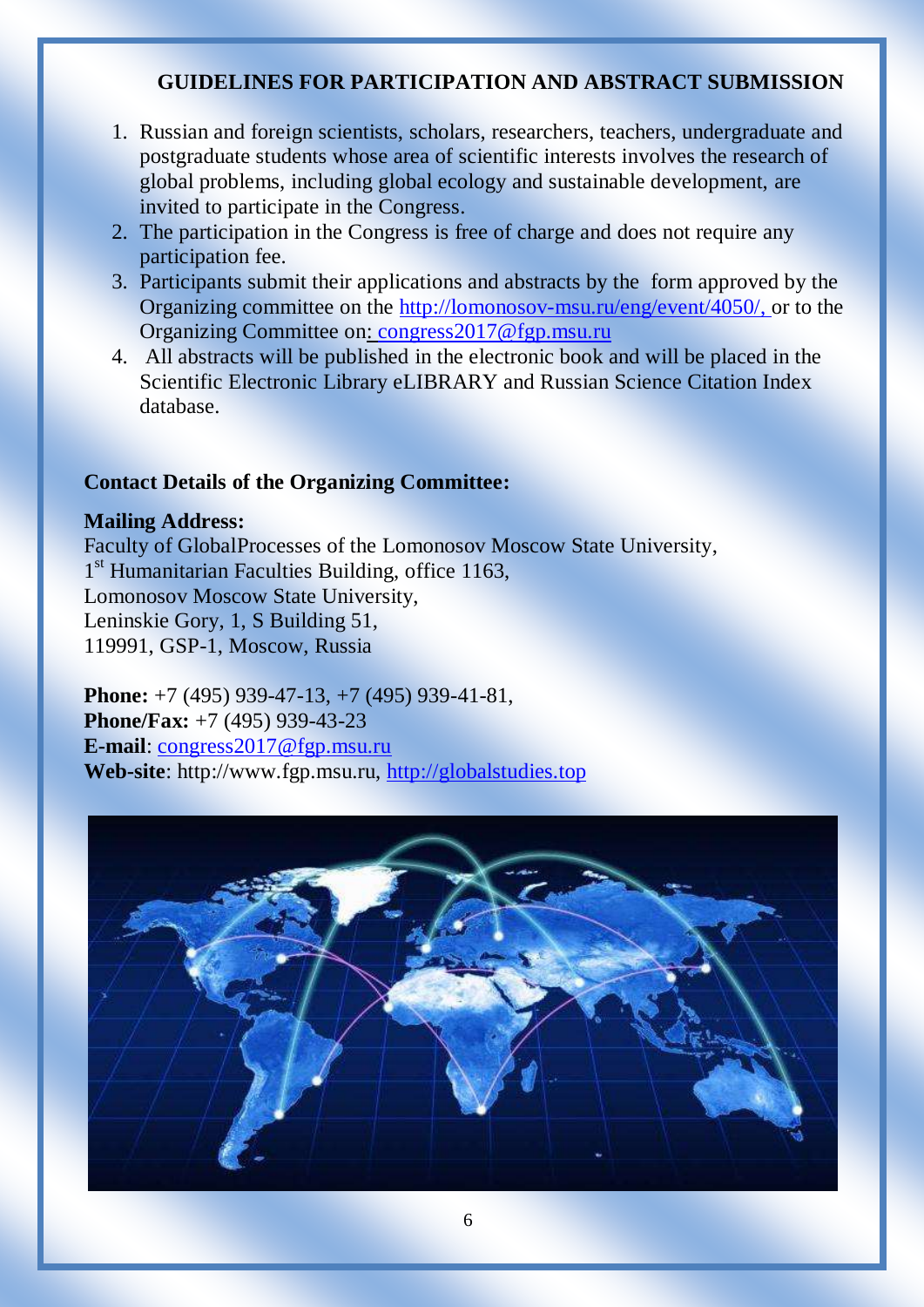

7